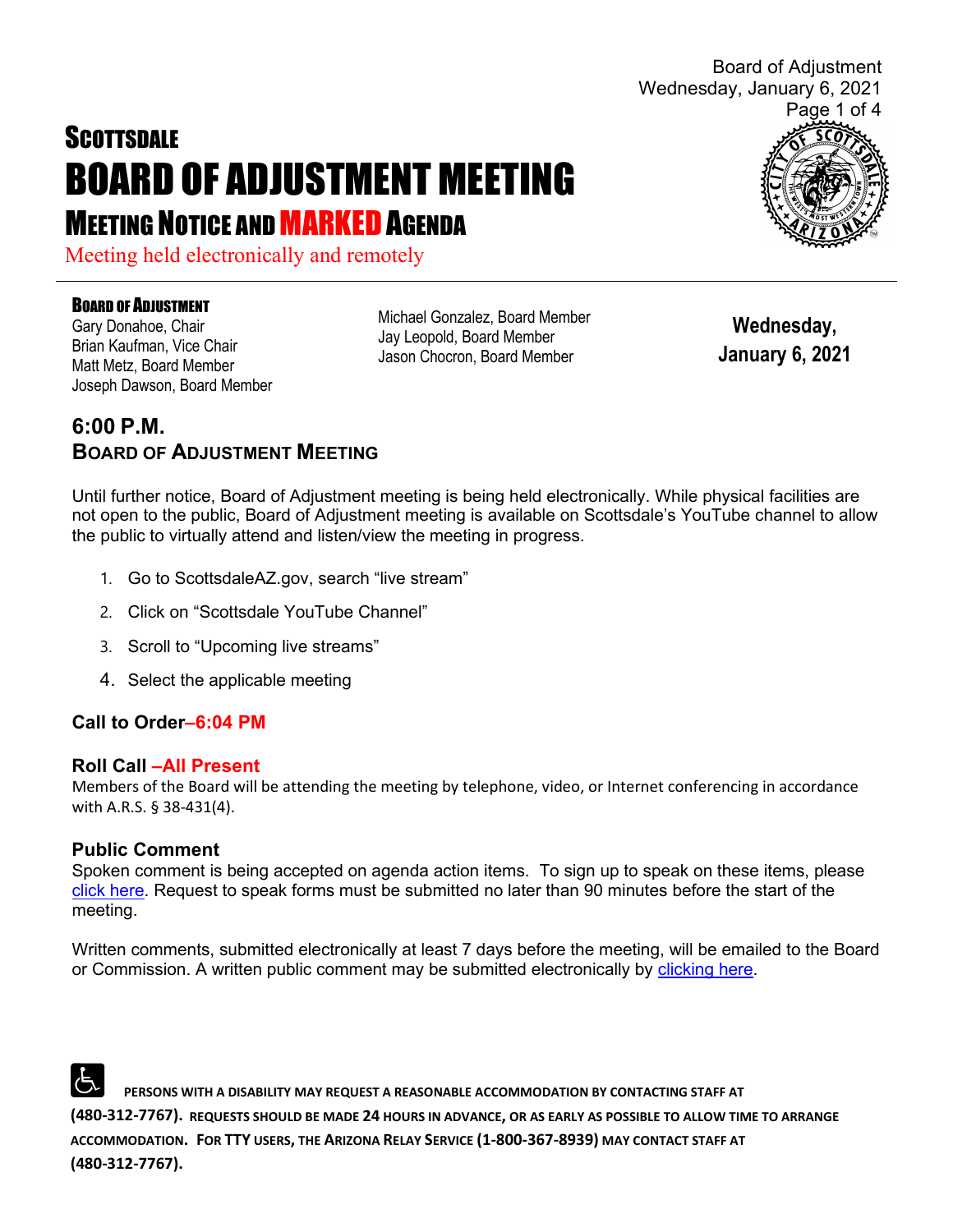#### **Administrative Report – Bryan Cluff, LEED AP**

1. Identify supplemental information, if any, related to the January 6, 2021 Board of Adjustment agenda items, and other correspondence.

#### **MINUTES**

2. Approval of the November 4, 2020 Board of Adjustment Regular [Meeting Minutes.](https://eservices.scottsdaleaz.gov/planning/projectsummary/unrelated_documents/BOA_MINUTES_11042020.pdf) **APPROVED REGULAR MEETING MINUTES 6-0; MOTION MADE BY VICE CHAIR KAUFMAN, 2ND BY BOARD MEMBER CHOCRON, BOARD MEMBER METZ ABSTAINED FROM VOTING.**

## ADMINISTRATIVE ITEMS

#### **AT THE DISCRETION OF CHAIR DONOHOE, ADMINISTRATIVE ITEMS MOVED TO END OF AGENDA, BEHIND ITEM #9.**

3. [2021 Board of Adjustment Calendar](https://eservices.scottsdaleaz.gov/planning/projectsummary/unrelated_documents/2021%20BOA%20Hearing%20Dates.pdf) Review and possible approval of the Board of Adjustment 2021 hearing dates. **APPROVED 7-0; MOTION MADE BY BOARD MEMBER METZ, 2ND BY VICE CHAIR KAUFMAN.** Bryan Cluff 4. 2021 Election of Officers Staff requests that the Board nominate and elect the Chair and Vice Chair for 2021. **KAUFMAN NOMINATED AS CHAIR BY CHAIR DONAHOE, THE MOTION CARRIED WITH A VOTE OF 7-0. METZ AND LEOPOLD NOMINATED AS VICE CHAIR BY CHAIR DONAHOE, METZ RECEIVED 5 VOTES, LEOPOLD RECEIVED 2 VOTES.**  Bryan Cluff 5. 2020 Board of [Adjustment](https://eservices.scottsdaleaz.gov/planning/projectsummary/unrelated_documents/BOA%20Annual%20Report%202020.pdf) [Annual Report](https://eservices.scottsdaleaz.gov/planning/projectsummary/unrelated_documents/BOA%20Annual%20Report%202020.pdf) Review and [possible](https://eservices.scottsdaleaz.gov/planning/projectsummary/unrelated_documents/2021%20BOA%20Hearing%20Dates.pdf) approval of the 2020 Board of Adjustment Annual Report. **APPROVED 6-0; MOTION BY VICE CHAIR KAUFMAN, 2ND BY BOARDMEMBER DAWSON, BOARD MEMBER METZ ABSTAINED FROM VOTING.** Bryan Cluff

 **PERSONS WITH A DISABILITY MAY REQUEST A REASONABLE ACCOMMODATION BY CONTACTING STAFF AT (480-312-7767). REQUESTS SHOULD BE MADE 24 HOURS IN ADVANCE, OR AS EARLY AS POSSIBLE TO ALLOW TIME TO ARRANGE ACCOMMODATION. FOR TTY USERS, THE ARIZONA RELAY SERVICE (1-800-367-8939) MAY CONTACT STAFF AT (480-312-7767).**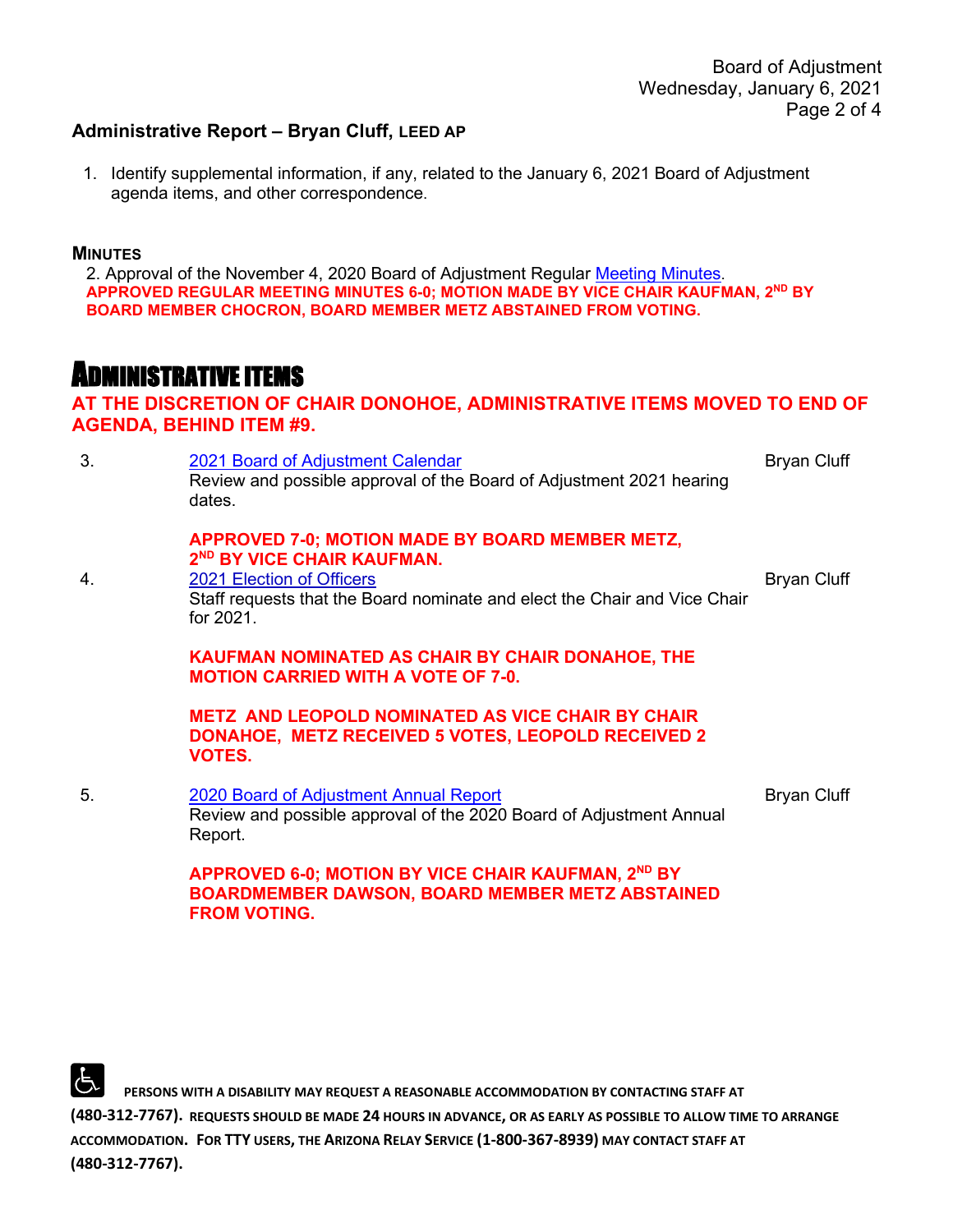## REGULAR AGENDA

#### 6. [17-BA-2020 \(Garcia Variance Approval Request\)](https://eservices.scottsdaleaz.gov/planning/projectsummary/ba_reports/BA_17_BA_2020.pdf)

Request by owner for a variance to the City of Scottsdale Zoning Ordinance, Section 5.504.G. pertaining to wall height within the required front yard setback for a property with Single-Family Residential (R1-7) zoning. 8637 E Starlight Wy

#### **BY APPLICANT REQUEST, CONTINUED TO FEBRUARY MEETING 7-0; MOTION BY BOARD MEMBER METZ, 2ND BY BOARD MEMBER DAWSON.**

#### 7. [18-BA-2020 \(2820 N 70th Pl Carport and Storage Shed\)](https://eservices.scottsdaleaz.gov/planning/projectsummary/ba_reports/BA_18_BA_2020.pdf)

Request by owner for two variances to the City of Scottsdale Zoning Ordinance, Section 5.504.E.5. pertaining to the required front yard setback along the longer street frontage for a corner lot property and Section 5.504.I.1.a pertaining to accessory buildings located in the front yard on a property with Single-Family Residential (R1-7) zoning. 2820 N 70th Pl

#### **DENIED 7-0; MOTION BY BOARD MEMBER METZ, 2<sup>ND</sup> BY BOARD MEMBER CHOCRON.**

#### 8. [21-BA-2020 \(Buenavante\)](https://eservices.scottsdaleaz.gov/planning/projectsummary/ba_reports/BA_21_BA_2020.pdf)

Request by owner for a variance to the City of Scottsdale Zoning Ordinance, Section 5.404.E.1.c pertaining to the required front yard setback along the longer street frontage for a corner lot property and Section 5.102.B.2 pertaining to the required buffer between care homes for a property with Single-Family Residential (R1-10) PCD zoning. 12558 N 76th St

**DENIED VARIANCE #1 PERTAINING TO SECTION 5.504.E.5 (BUILDNG SETBACK) 6-1; MOTION BY VICE CHAIR KAUFMAN, 2ND BY BOARD MEMBER METZ WITH BOARD MEMBER CHOCRON DISSENTING.**

**DENIED VARIANCE #2 PERTAINING TO SECTION 5.102.B.2 (BUFFER) 6-1; MOTION BY BOARD MEMBER METZ, 2ND BY BOARD MEMBER CHOCRON WITH VICE CHAIR KAUFMAN DISSENTING.**

 **PERSONS WITH A DISABILITY MAY REQUEST A REASONABLE ACCOMMODATION BY CONTACTING STAFF AT (480-312-7767). REQUESTS SHOULD BE MADE 24 HOURS IN ADVANCE, OR AS EARLY AS POSSIBLE TO ALLOW TIME TO ARRANGE ACCOMMODATION. FOR TTY USERS, THE ARIZONA RELAY SERVICE (1-800-367-8939) MAY CONTACT STAFF AT (480-312-7767).** 

Desirae Mayo

Desirae Mayo

Desirae Mayo